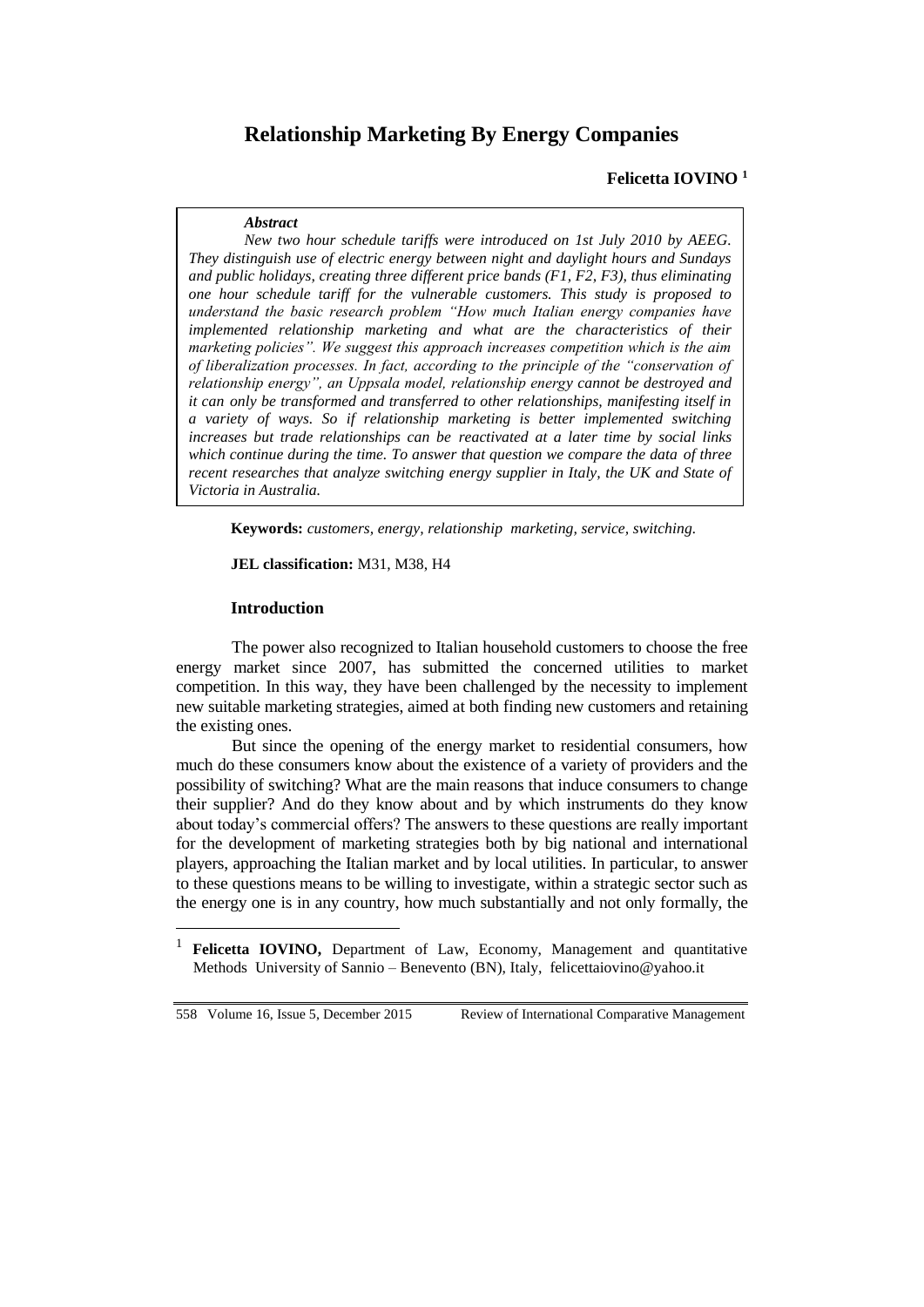relational approach to the market has been adopted by the energy companies of the sector.

In this work we assume that marketing strategies can be positively developed if they are implemented by energy companies that suitably adopt a relationship approach. We also affirm that the partial adoption of such relationship logic is the cause of a limited competition between energy utilities in Italy (Iovino F., 2012).

Then we sustain that such an approach has become one of the factors increasing the level of competition of energy markets. In fact, the studies carried out by the University of Uppsala, among which there are "Inter-organizational personal contact patterns" (1982) by Cunningham and Turnbull and "The principle of the conservation of business relationship energy: or many kinds of new beginnings" by Havila and Wilkison (1997) show that even if the trading relationship stops, the relationship energy can continue in other forms. In this way a new commercial relationship can take place over time and at the same time the relationship energy can further manifest itself within other relationship contexts.

Referring then to the principle of the conservation of business relationship energy, in order to prove the truth of the above said assumptions, we will compare secondary data collected by two researches carried out by the regulating energy authorities in Italy, Great Britain and Victoria, concerning the main aspects characterizing the liberalization process and secondary data from other researches, in order to provide further confirmation of the above said assumptions.

## **2. From transactional marketing to relationship marketing**

The emergence, in the second half of the '70s, of the limits of transactional marketing, above all as regards its application to services and industrial goods, has led to the development of relationship marketing, thus causing a real paradigm shift, "We have to realize that is a new paradigm, not just a new model" (Grönroos C., 1996).

Relationship marketing is meant for starting, negotiating and managing the exchange of relationships with key groups interested in pursuing sustainable competitive advantages in specific markets, according to long term agreements with customers and suppliers (Håkansson H., Wootz B., 1979). Marketing, then, became management of long term bidirectional and highly complex relationships.

Transactional marketing had become the dominant paradigm during the '60s, it was based on the concept of marketing mix introduced by Neil Borden, and the mix of different means of competition was called 4Ps (product, price, place, promotion). The reasons why it was so widespread are to be found in its adaptability to the economic context of the time, characterized by a steady growth of the demand, by wide mass markets and by a fundamental environmental stability. And just after the environmental changes occurred in the '70s, the limits of marketing management dramatically emerged.

Being implemented by American companies, it led them to an increasing loss of market shares in favour of the Japanese ones, who, instead, had anticipated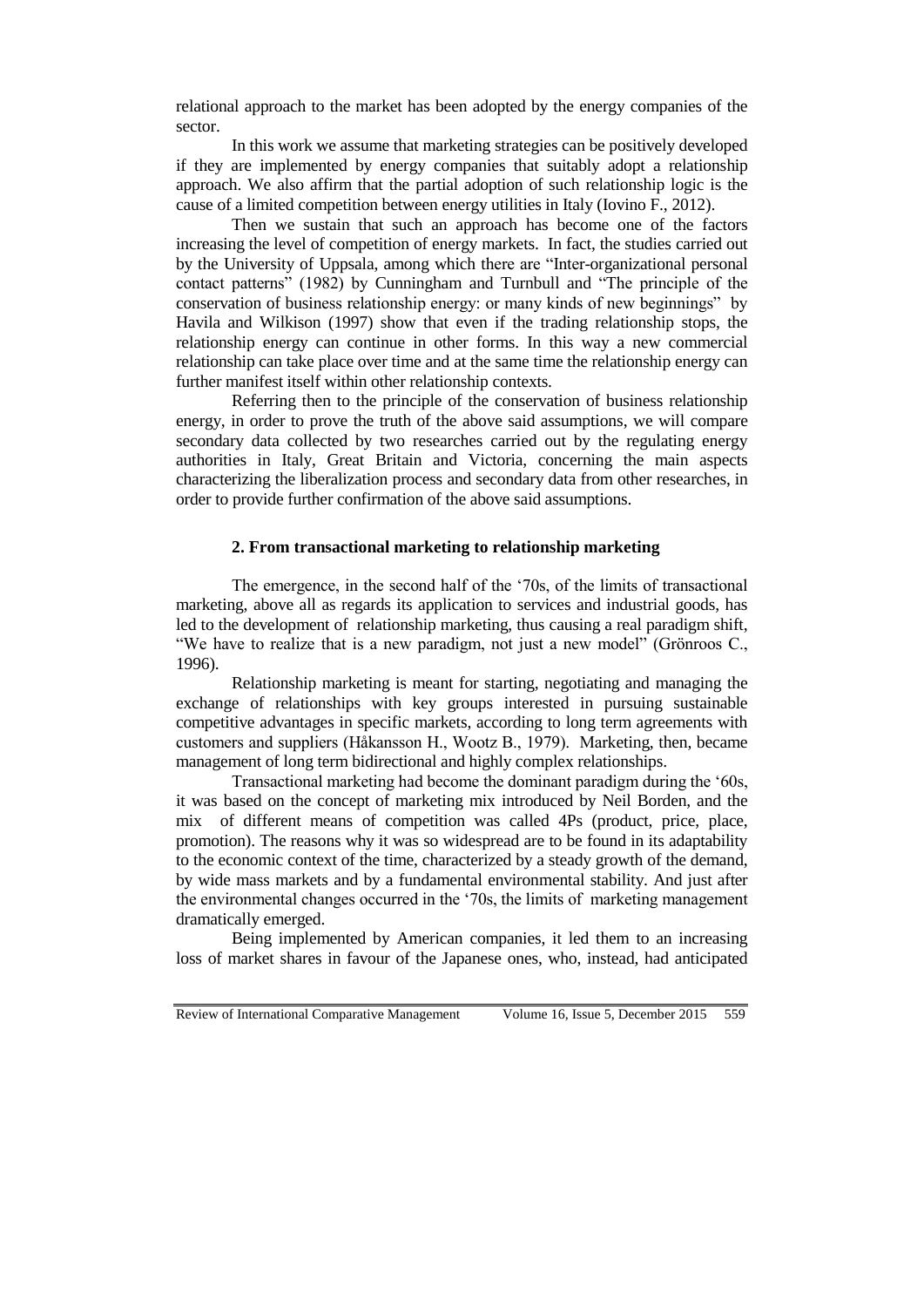the post fordism principles. The operative instruments of marketing mix implied to pay attention solely to a short-term profitability, following a passive logic concerning the environment, showed by the development of imitative products, and a limited tendency towards innovation (Wind Y., Robertson T.S., 1983). In addition to this there was the awareness of an atomistic character of the market structure, in which businesses had to come face to face with anonymous buyers who became numbers, shown by the market shares and therefore they could be perfectly replaceable (Grönroos C., 1994). The focus was then a power unbalance between the parties, which emerged into a one direction exchange model, in which an active role was solely played by firms, without taking customers' needs into consideration (Aijo T.S., 1996).

The development of relationship marketing has had as purpose, as above said, that of dealing with such faults, by suggesting a clear change of the enterprise in its both internal and external points of reference. In this sense, many authors have underlined the differentiation elements between the two different approaches. The figure 1 summarizes the main ones.

Two great schools of thought can be distinguished as regards relationship marketing, one of them is the American one, which is focused on services, and the other one is the Nordic one, which has specially focused its studies on the sector of services, but also on industrial goods. In particular, the work of the Nordic School is often carried out by two research groups collaborating together, and coming from the University of Uppsala and the Swedish School of Economics. The latter has analyzed the sector of services1 (Grönroos C., 1978; Grönroos C., Gummensson E., 1985) and industrial goods, Mattson's work, in particular stands out as a study focused on the structural aspects of networks. The University of Uppsala, instead, has focused its attentions on industrial marketing , first by an interactive approach, concerning dyadic relationships between companies and then by a network approach, focused on the process aspects of multipolar relationships.

 $\overline{a}$ 1 Many authors have classified the schools of thought referring to RM. An Anglo-Australian School has also been identified as referring to RM, and it has got, among its leading exponents, Christopher et al. (1991).

<sup>560</sup> Volume 16, Issue 5, December 2015 Review of International Comparative Management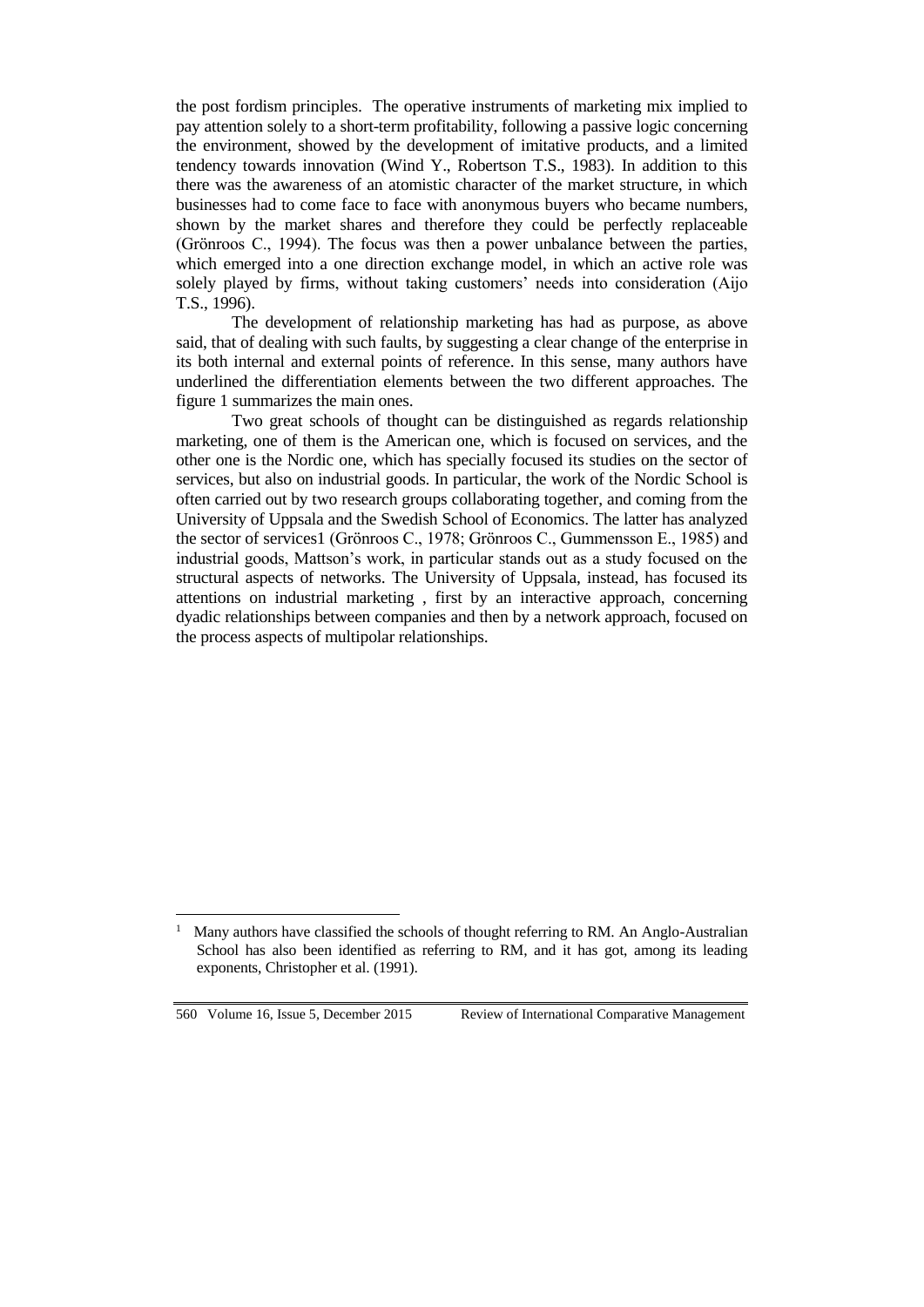# Key differences between the concepts of relationship marketing and transactional marketing

| Criterion                                       | Relationship marketing                                  | Transactional marketing                     |
|-------------------------------------------------|---------------------------------------------------------|---------------------------------------------|
| Primary object                                  | Relationship                                            | Single transaction                          |
| General approach                                | Interaction-related                                     | Action-related                              |
| Perspective                                     | Evolutionary-dynamic                                    | Static                                      |
| <b>Basic orientation</b>                        | Implementation-oriented                                 | Decision-oriented                           |
| Long-term vs. short-term                        | Generally takes a long-term<br>perspective              | Generally takes a short-term<br>perspective |
| Fundamental strategy                            | Maintenance of existing<br>relationships                | Acquisition of new customers                |
| Focus in decision process                       | All phases focus on post-sales<br>decisions and action. | Pre-sales activities                        |
| Intensity of contact                            | High                                                    | l ow                                        |
| Degree of mutual<br>dependence                  | Generally high                                          | Generally low                               |
| Measurement of                                  | Managing the customer base                              | Monitoring market share                     |
| customer satisfaction                           | (direct approach)                                       | (indirect approach)                         |
| Dominant quality<br>dimension                   | Quality of interaction                                  | Quality of output                           |
| Production of quality                           | The concern of all                                      | Primary concern of production               |
| Role of internal marketing                      | Substantial strategic<br>importance                     | No or limited importance                    |
| Importance of employees<br>for business success | High                                                    | Low                                         |
| Production focus                                | <b>Mass customization</b>                               | Mass production                             |

# **Figure 1 Key differences between the concepts of relationship marketing and transactional marketing**

*Source*: Hennig-Thurau T., Hansen U., (2000), Relationship marketing: competitive advantage through customer satisfaction and customer retention, Springer, Berlin, New York

## **3. The principle of the conservation of business relationship energy**

For the purpose of this work, among the models of relationship marketing published in literature, we will use the principle of the conservation of business relationship energy, drawn by Havila and Wilkinson.

Such model has been created for the interfirm relationships within the industrial goods market according to IMP2 data collected by the University of Uppsala in order to analyze marketing relationships in depth within the above said sector, by a network approach. We can also sustain the applicability of such a model also as regards BtoC relationships and services sector, after the already experimented attempts of approaching industrial marketing, to that of services, made by Holmlud (1996). Moreover, according to Grönroos, also as regards goods, consumers ask for a service,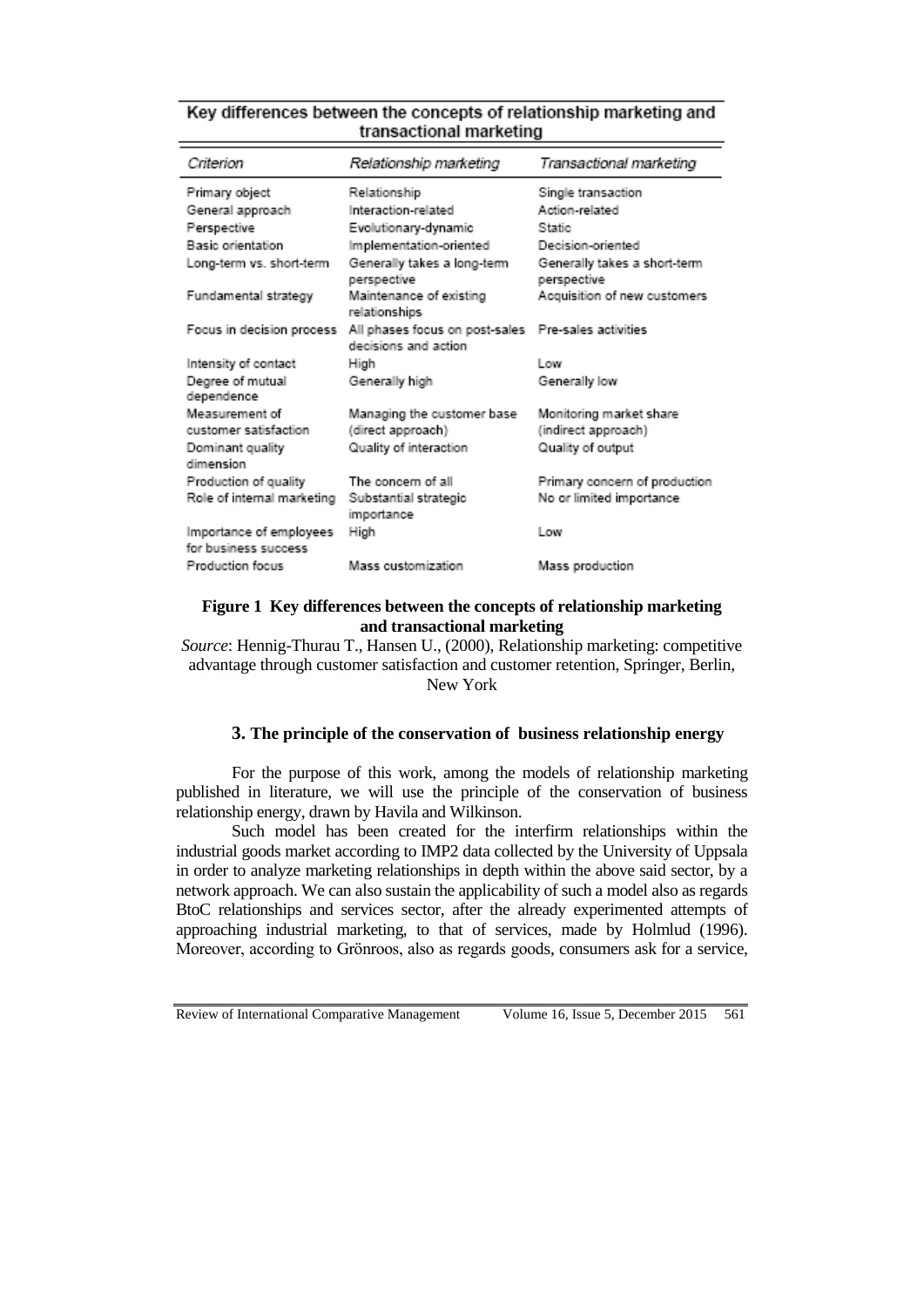besides a physical good, "other required resources" are necessary to use products (Grӧnroos, 1994). Then goods marketing is a special case of service marketing in which the interactions with consumers are connected only with the goods, even if they look for a support, a service that a physical product as a resource can produce (Grönroos C., 2005). According to Grönroos: "Goods are resources, goods businesses are service businesses, and the marketing of a physical good should be viewed as marketing of a service" (Grönroos, 2005). Thus, by adopting a relationship approach, all businesses are service businesses (Grönroos C., 2000).

Furthermore Ford, Gadde, Hakansson, Snehota (2011) affirm that business customers ask for solutions to specific problems, but also consumers, as above said, don't only ask for a core service. Havila and Wilkinson (2002), by the principle of the conservation of business relationship energy have highlighted what happens when the trading relationship stops, that is during the stage called relationship aftermath. The two scholars have investigated about what happens during this stage and in particular, about the role of social bonds, born from a previous business relationship. Such question had been previously investigated by Dwyer (1995) in terms of distribution of the accumulated relationship equity. As a matter of fact parties tend to adapt themselves to each other over time, carrying out investments of different kinds in the relationship, because of a variety of possible interactions existing between the parties. All this causes a larger involvement between the parties and the development of various kinds of links over time. For example, the trust, goodwill, personal regard, commitment, as well as the knowledge and cooperation developed during relationships are good principles on which to build other relationships, while negative elements coming from conflicting and trustless relationships, weaken the birth and development of relationships themselves.

The suggested model is above all based on the results of the researches carried out by Gadde and Mattesson (1987), who underline that a merely trading relationship can be interrupted for a certain period of time and then be started again. However, in the meanwhile, there are personal interactions and knowledge which can be used later. In their ARA model Hakansson and Snehota (1982) also affirm that exchanges of a personal kind are the basis for the occurrence of a new trading relationship. By mainly referring to previous researches, Havila and Wilkinson have further underlined that the relationship energy, cannot be destroyed when the trading relationship stops, but it is preserved in order to re-emerge again in new relationship contexts.

The people mainly involved in the business relationship, allow the creation, the development and the transfer of the concerned relationship energy. And it is the variety of such actors to allow that it is transferred from a specific trading relationship to other relationships. Relationship energy caused by previous relationships or by relationships still in course of development can be imported into the focal relationship if the people themselves are involved. In the same way it is possible to export energy from the focal relationship to the subsequent ones. Such "imports" and "exports" can be positive or negative, as far as that they consolidate or weaken relationships. Furthermore changes in relationship energy of the focal relationship show their effects on the other relationships. In this way, relationship energy allows both the relationship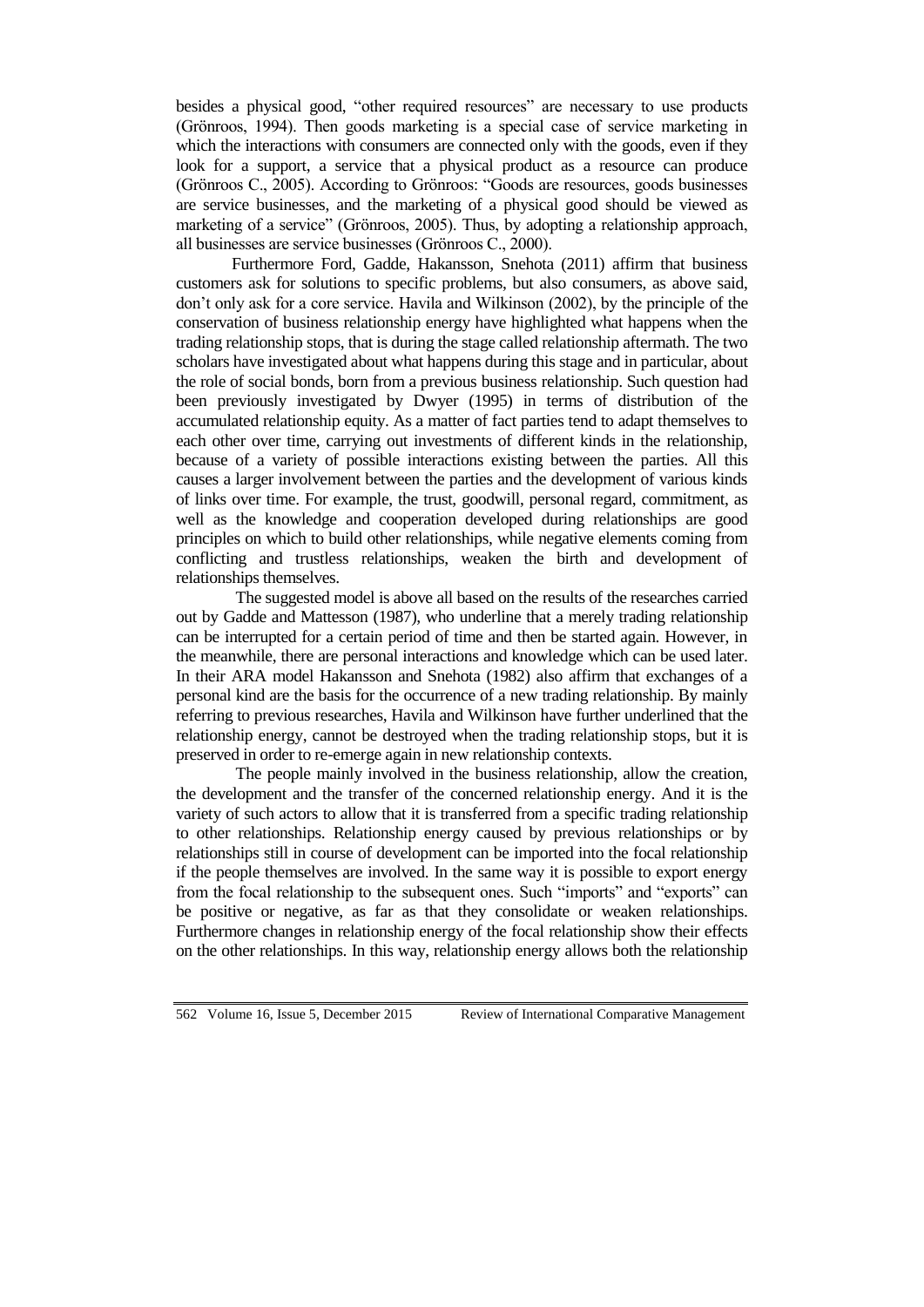itself to start again later also in trading terms, and to help or hinder the formation and continuation of others just because the "end" of the trading relationship does not imply the end of the relationship itself, being the new marketing focus.

#### **4. Methodology**

The method of the qualitative comparative analysis has been adopted. It has been focused on the data of energy markets in Great Britain, Victoria and Italy. Such countries have been chosen for different reasons.

First of all this work is the first step towards a larger analysis of the European energy markets. Moreover, Italian Energy markets have been liberalized later than other countries within the European market, while the English and Victorian energy markets are characterized by the highest level of competition and switching activities in the world and then those country have been considered as benchmark.

Secondary data have been used. They are made up with those resulting from three researches carried out by three different research institutes, the RIE for the Acquirente Unico (AU- protection authority of customers bound by contract in Italy), and Ipsos Mori for the Ofgem (regulating English authority) every year since 2007 and Lightspeed Research for CUAC (a consumer organisation). The researches concern the knowledge of the liberalization of energy markets by consumers and the main reasons for switching.

Ofgem commissioned Ipsos MORI to conduct a face-to-face survey representative of the population of Great Britain aged 15+. Where possible, this report includes year-on-year comparisons with the previous surveys in March 2007 and March 2008 though there are some questionnaire changes year-on-year. The research vehicle chosen was Ipsos MORI's omnibus survey, known as the Capibus, for which the fieldwork dates were 26 February-4 March 2010, achieving 1,992 computerassisted personal interviews. RIE used a sample survey of 2,000 households representative of the population of Italy. The interview method chosen was C.A.T.I. CUAC contracted Lightspeed Research, to program a survey and administer it online. The survey administered, annotated with skip logic and randomised question/response order. The 12 minute, 34 question survey comprised 33 closed-ended questions and one broad, open-ended question. For each survey question, the contractor supplied CUAC with frequency tables created using SPSS software. CUAC also conducted additional uni- and bi-variate analyses of the cleaned data using Excel. The population for the survey was Victorian householders with responsibility (either sole or joint) for energy decision-making. A total of 327 respondents completed the survey.

 A comparison has been carried out between the data of the three researches, starting from the results given by the investigations made by the above said research institutes on similar aspects, as regards their respective national energy markets.

From the three researches it is possible to derive data concerning the following elements being critical for the marketing strategies on energy markets: a) knowledge of liberalization; b) knowledge of the switching possibility; c) switching rate; d) main reasons for switching; e) main instruments to know commercial offers.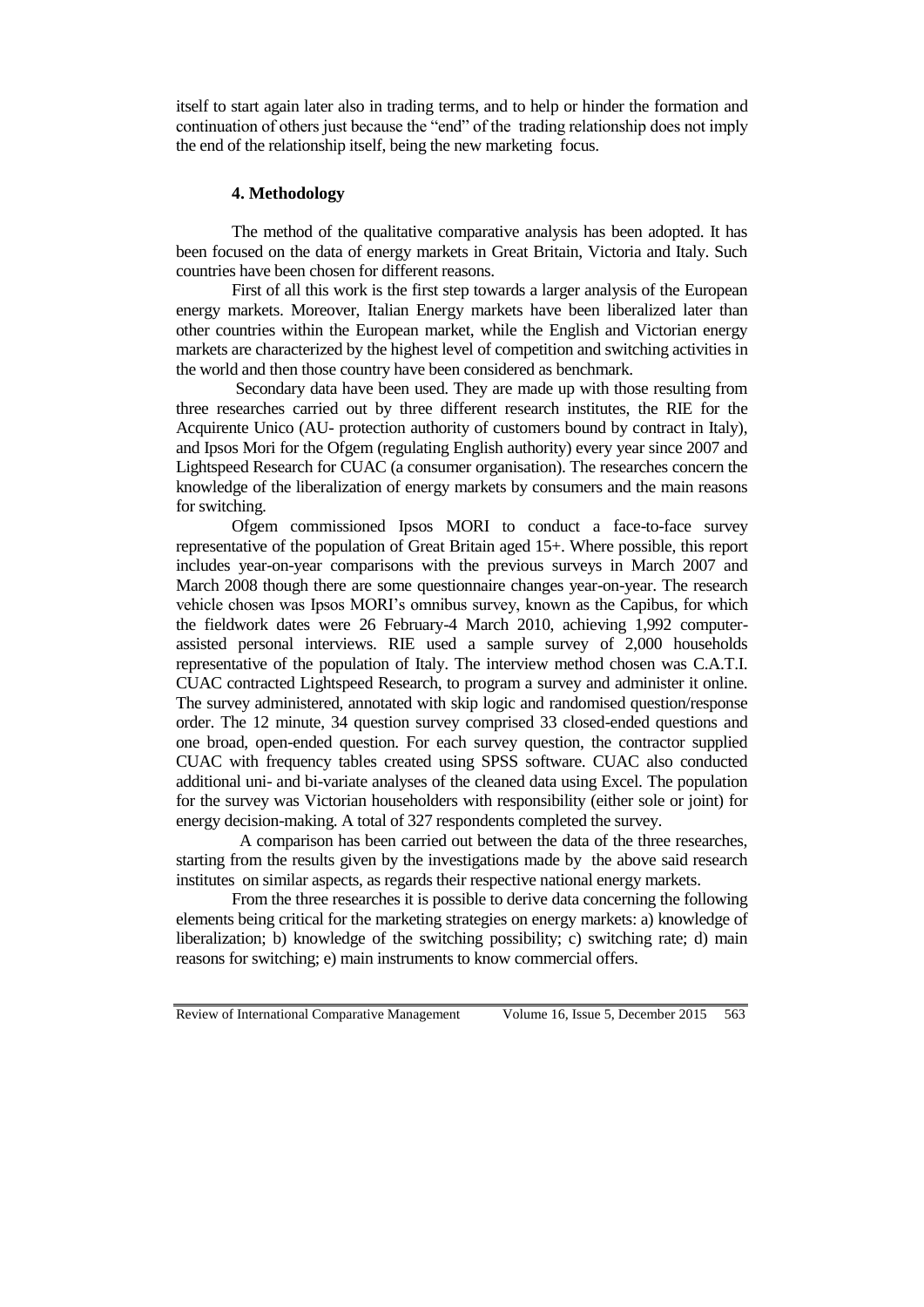Moreover, we will use other secondary data obtained from researches carried out by YouGov for uSwitch and data of the Vaasaett world Energy retail ranking reports, in order to underline the relationship existing between the customer satisfaction and the switching rate over time, as regards the English energy markets. We also further emphasize how the increase in customer satisfaction, being an expression of the implementation of relationship marketing, is linked to high levels of switching and then to a growth of competition between Energy companies

# **5. A comparison between the English, Victorian and Italian energy markets**

About ten years after the opening of the Italian Energy markets, we can observe that there is no real competition in Italy, with the predominance of a few big suppliers. Such limited development of competition dynamics can be derived from a partial adoption of strategies having a cooperative-relationship approach to demand, unlike what happens in Great Britain and Victoria. The latter two are the countries having the highest levels of competitive and switching action in the world, also considering the markets of the other public services.

From the surveys of the World Energy Retail Market Rankings Report 2010, Great Britain is in the third position, after Ireland with a switching rate of 21% and Victoria in Australia which reaches 25%.

Going further on with the analysis and the comparison of data resulting from the recent investigations carried by the RIE (2010) on behalf of the Acquirente Unico (AU) for the Italian market and by Ipsos Mori (2010) on behalf of the Office of the Gas and Electricity Markets (OFGEM) for Great Britain and by Lightspeed Research (2011) on behalf of the Consumer Utilities Advocacy Centre Ltd (CUAC) for Victoria, it is possible to show the link existing between levels of competition among energy companies and the relationship marketing policies and that in Italy they are not fully implemented.

Both the former two researches have been carried out, since 2007, each year on a sample of consumers of the energy market. As it was to be expected, both researches have shown an increase over time, of people being acquainted with liberalization. As regards the electric power sector, in Italy the percentage of such people has increased between 2007 and 2009, from 60% to 80%, while in Great Britain a pretty total knowledge can be found in 2009, with a percentage of 96%. However, we must notice how from the RIE research 25.9% of the interviewed people states not to know the implications of liberalization. Moreover the majority (89% electricity and 91% gas) of the interviewed families states not to be willing to change its own energy supplier. In order to evaluate a switch, it is to be added that 29% of the sample asks for obtaining a saving of money of at least 50%. The main reason for a switch among the Italian consumers who have changed their supplier or have accepted a new commercial offering has been, in 2009 too, caused by economic reasons (75% as regards electricity and 80.5% as regards gas). However commercial offerings are considered by Italian consumers to be clearly formulated but not easy to be compared (as regards electricity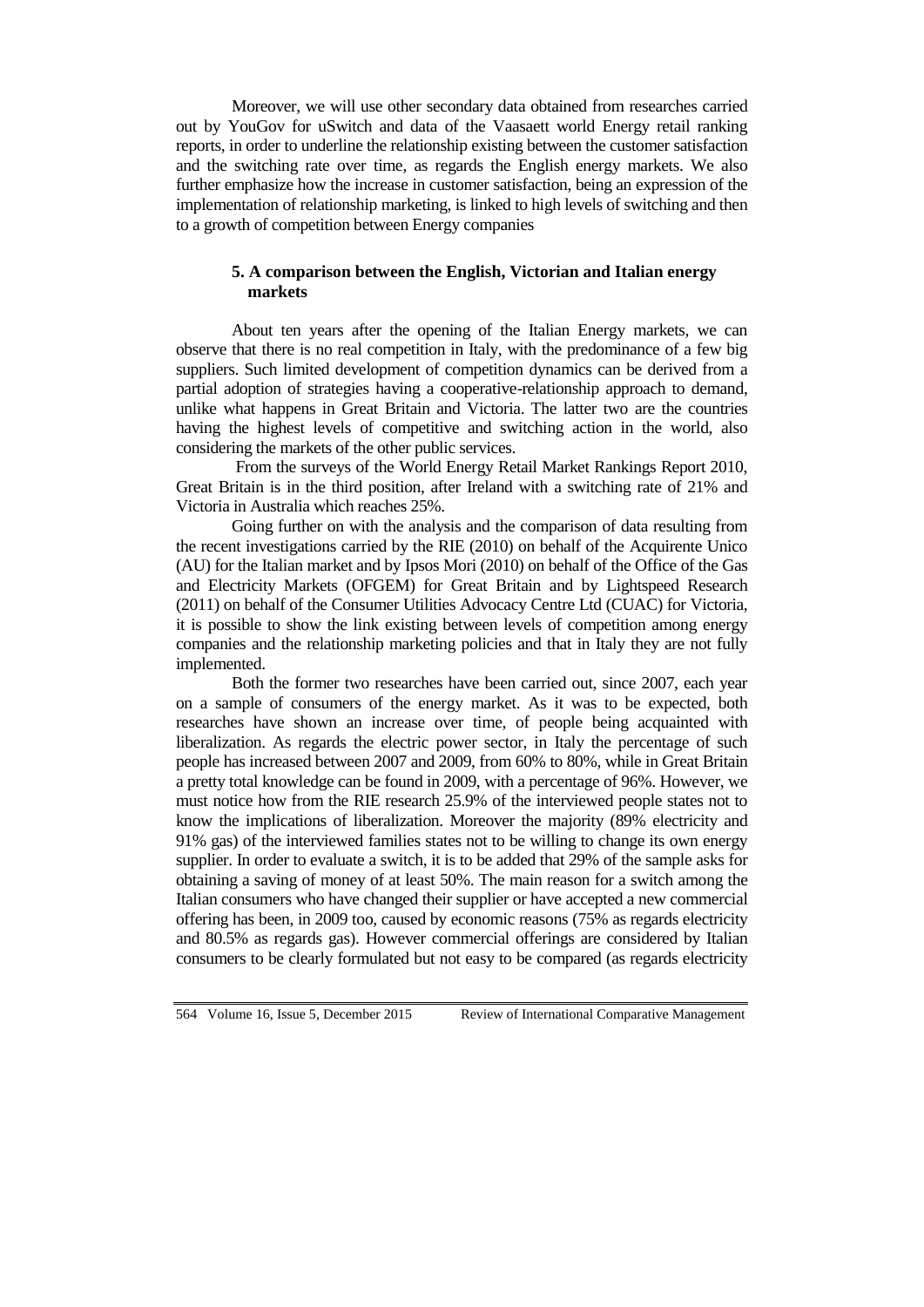no has been the answer of 29.9 of the sample, I do not know of the 36.3 % and as regards gas, no has been the answer of 20.5% of the sample and I do not know of 54.6%). All these elements show how energy in Italy, particularly the electric one, is largely considered by residential customers to be a commodity for which they would hardly take care for finding and selecting possible new suppliers.

In Great Britain and Victoria the situation is quite opposite. Respondents' basic knowledge of the Victorian energy market was assessed with the statement: Victorian consumers can choose their energy company. The results indicate that respondents had a fair level of knowledge of the basic structure of the retail energy market, with 95% of respondents answering who were aware of the existence of choice. 30% of respondents indicated that there was likelihood they would switch retailer in the coming year, compared with 54% who indicated that this was unlikely. Survey respondents were also asked about their motivations for switching; price remains the primary motivation also for most Victorian consumers' switching decisions (52%). 74% of respondents who had changed providers reported a degree of confidence in their switching decision. Almost 70% of respondents found it easy or neither easy nor difficult to find and compare offer information. The main sources of information used by consumers in deciding to switch energy offers are: 31% relied upon spoken information from the sales person and 20% used comparison service websites.

|                                                                                                    | All                    |           | Age        |            | Social Grade |            | <b>Internet Access</b> |            |
|----------------------------------------------------------------------------------------------------|------------------------|-----------|------------|------------|--------------|------------|------------------------|------------|
|                                                                                                    | All                    | $15 - 34$ | $35-64$    | $65+$      | AB           | DE         | Yes                    | No         |
| Base: All with mains<br>gas and responsible<br>for bills who have<br>ever switched gas<br>supplier | (589)<br>$\frac{9}{6}$ | (86)<br>% | (348)<br>℀ | (155)<br>℀ | (127)<br>℁   | (123)<br>℁ | (466)<br>℅             | (123)<br>% |
| Agree                                                                                              | 72                     | 65        | 73         | 78         | 71           | 78         | 70                     | 83         |
| Neither                                                                                            | 13                     | 21        | 11         | 12         | 12           | 13         | 14                     | 9          |
| Disagree                                                                                           | 14                     | 13        | 15         | 10         | 16           | 8          | 15                     |            |
| Don't know                                                                                         |                        | 1         | 1          | 1          |              |            |                        |            |

| "I found it easy to decide which deal to switch my electricity to"                                                    |            |           |            |            |                     |            |                        |            |  |  |
|-----------------------------------------------------------------------------------------------------------------------|------------|-----------|------------|------------|---------------------|------------|------------------------|------------|--|--|
|                                                                                                                       | AII        |           | Age        |            | <b>Social Grade</b> |            | <b>Internet Access</b> |            |  |  |
|                                                                                                                       | All        | 15-34     | 35-64      | 65+        | AB                  | DE.        | Yes                    | No         |  |  |
| Base: All with mains<br>electricity and<br>responsible for bills<br>who have ever<br>switched electricity<br>supplier | (633)<br>℁ | (91)<br>% | (374)<br>% | (168)<br>℁ | (130)<br>%          | (135)<br>℁ | (495)<br>%             | (138)<br>% |  |  |
| Agree                                                                                                                 | 75         | 73        | 73         | 81         | 73                  | 79         | 74                     | 78         |  |  |
| Neither                                                                                                               | 11         | 8         | 12         | 9          | 9                   | 9          | 11                     | 10         |  |  |
| Disagree                                                                                                              | 13         | 17        | 14         | 9          | 16                  | 11         | 14                     | 11         |  |  |
| Don't know                                                                                                            | 1          | 3         | 1          | 0          | 2                   |            |                        |            |  |  |

#### **Figure 2**

*Source*: www.ofgem.gov.uk - Update on probe monitoring: tariff differentials and consumer switching - 1 July 2010

Review of International Comparative Management Volume 16, Issue 5, December 2015 565

Q24b. How much do you agree or disagree that: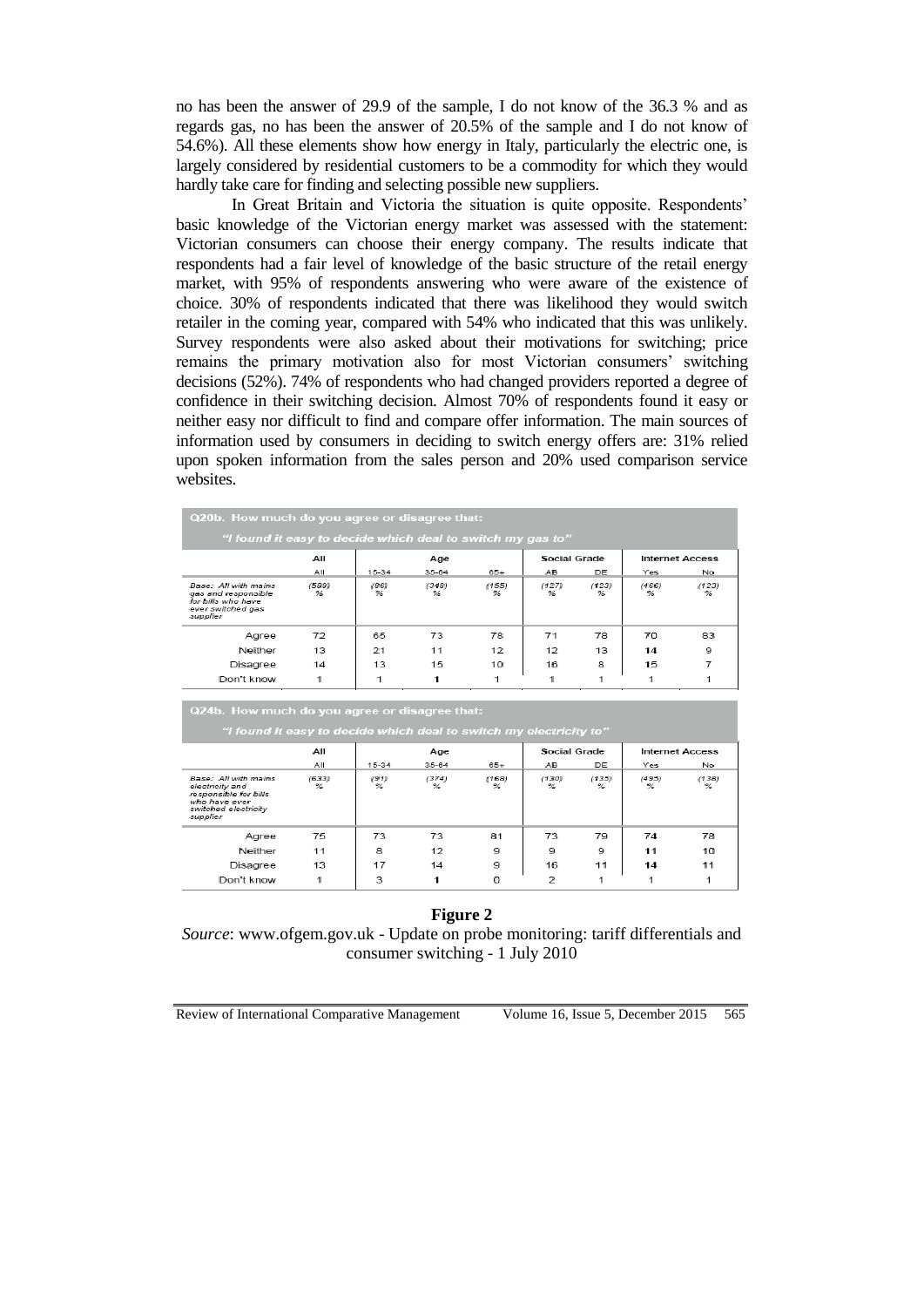In Great Britain the Ipsos Mori research shows, as above said, not only a high level of knowledge of the possibility of switching, also among those who have never changed their supplier (a percentage reaching even 83%), but above all a big involvement of consumers into the selection of the supplier.

From the last survey carried out in 2009 on behalf of the Ofgem, an almost equivalent percentage has been registered between the switches carried out by the Internet sites comparing offers and the sales carried out door–to-door (27% in the first case and 34% in the second case). More specifically, a rapid increase in the use not only of the websites of different suppliers, but even more of those specially created to help consumers for the comparison of different offers, has been observed.

All this shows a large use of the internet and the consciousness of the help that it can provide to make one's own choices, also and above all as regards energy (Iovino F., 2014). And the clear engagement of consumers, as it results from the Ipsos Mori research, is represented by a high percentage of those who think to have fully understood the key points of the contract signed with the new supplier, 76% as regards gas and 78% as regards electricity.

| "I am confident that I fully understand the key features of the deal I switched to"                                   |                                                                                     |                         |            |            |                |                |                        |            |  |
|-----------------------------------------------------------------------------------------------------------------------|-------------------------------------------------------------------------------------|-------------------------|------------|------------|----------------|----------------|------------------------|------------|--|
|                                                                                                                       | AII                                                                                 |                         | Age        |            | Social Grade   |                | <b>Internet Access</b> |            |  |
|                                                                                                                       | All                                                                                 | 15-34                   | 35-64      | $85+$      | AB             | DE             | Yes                    | No         |  |
| Base: All with mains<br>gas and responsible<br>for bills who have<br>ever switched gas<br>supplier                    | (589)<br>96                                                                         | (86)<br>$\frac{96}{26}$ | (348)<br>℅ | (155)<br>% | (127)<br>%     | (123)<br>%     | (466)<br>%             | (123)<br>℁ |  |
| Agree                                                                                                                 | 76                                                                                  | 67                      | 79         | 76         | 76             | 74             | 77                     | 73         |  |
| Neither                                                                                                               | 10                                                                                  | 15                      | 9          | 10         | 5              | 15             | 11                     | 8          |  |
| Disagree                                                                                                              | 12                                                                                  | 18                      | 11         | 10         | 16             | g              | 12                     | 15         |  |
| Don't know                                                                                                            | 1                                                                                   | 0                       | 1          | 5          | $\mathfrak{p}$ | $\mathfrak{p}$ | 1                      | 4          |  |
|                                                                                                                       | "I am confident that I fully understand the key features of the deal I switched to" |                         |            |            |                |                |                        |            |  |
|                                                                                                                       | All                                                                                 |                         | Age        |            |                | Social Grade   | <b>Internet Access</b> |            |  |
|                                                                                                                       | All                                                                                 | 15-34                   | $35-64$    | $85+$      | AB.            | DE             | Yes                    | No         |  |
| Base: All with mains<br>electricity and<br>responsible for bills<br>who have ever<br>switched electricity<br>supplier | (633)<br>%                                                                          | (91)<br>$\approx$       | (374)<br>℅ | (168)<br>℅ | (130)<br>%     | (135)<br>%     | (495)<br>$\%$          | (138)<br>% |  |
| Agree                                                                                                                 |                                                                                     |                         |            |            |                |                |                        |            |  |
|                                                                                                                       | 78                                                                                  | 71                      | 78         | 82         | 79             | 78             | 78                     | 75         |  |
| Neither                                                                                                               | 10                                                                                  | 11                      | 10         | 11         | 5              | 15             | 10                     | 11         |  |
| Disagree                                                                                                              | 11                                                                                  | 16                      | 11         | 7          | 14             | 6              | 11                     | 12         |  |
| Don't know                                                                                                            | 1                                                                                   | $\overline{2}$          | 1          | ×          | $\overline{2}$ | 1              | 1                      | 1          |  |

### **Figure 3**

*Source:* Lewis P.E., VaasaETT world energy retail market rankings report 2008

As further confirmation of the above mentioned data we must add that the trend of the switching rate in Great Britain shows an increase every year (Lewis P.E., 2010), as well as regards customer satisfaction analysed by researches carried out by YouGov on behalf of the website uSwitch every year since 2007.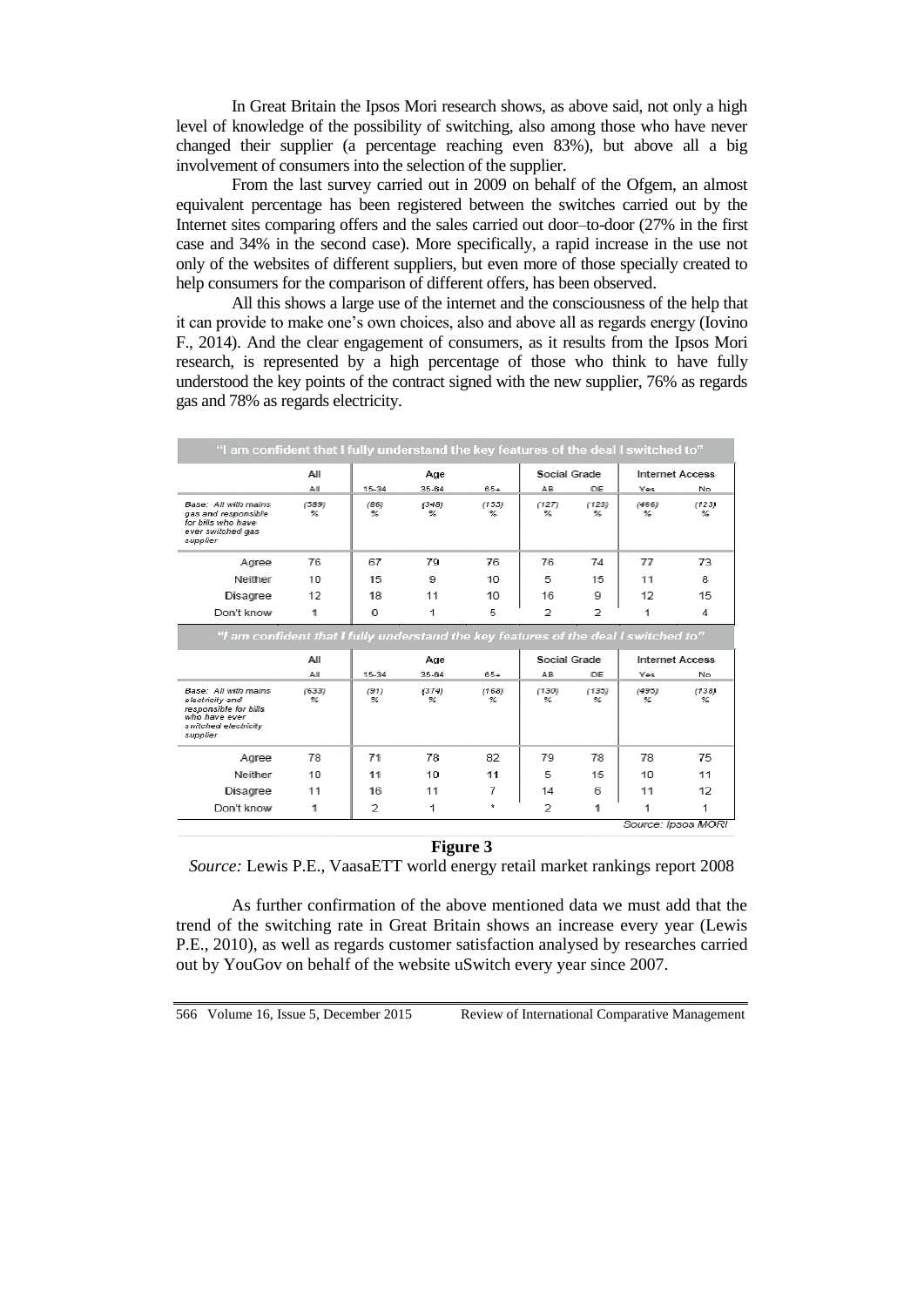Such researches show the general satisfaction of customers of the English energy companies. It has been then analysed according to a variety of elements, the values of which show an increase in the application of the relationship approach. Among the analysed activities there are the customer service, the on line services, the billing system, besides the switching process and the meter services for which from 2007 to 2009 an increase of the number of different energy suppliers has taken place, as above said. The increasing improvement of such services that we have observed, shows an increasing empowerment of customers who, as they become better and better at comparing different offerings, have caused an increase in the switching rate over time and then in the competition between suppliers. The switches carried out in Italy on December 31st 2009 are 9.2%, but only 2.7% results to have switched to a competitor supplier, unlike what happens in Great Britain, where since 2009 the percentage has increased up to reach 18% and Victoria, where the percentage has reached 25%.



#### **Figure 4**

*Source*: Lewis P.E., VaasaETT world energy retail market rankings report 2010

The English and Victorian energy companies have then implemented a real relationship approach by increasing competition between themselves and the customer engagement. The merely commercial relationship, as above said, can end, but other forms of personal interaction or knowledge can continue, thus allowing a re-emerge of a new demand over time also of that service supply.

The English and Victorian energy companies, then, have been able to transform themselves into sensitive organizations, in which needs, perceptions and likes and finally, customers' satisfaction, become the focus of their action (Kotler, 2006). The customer is really the partner of a co-production relationship, in which there is not only attention to his motivations and evaluations, but a mutual exchange of information takes place. To such an end we have deeply changed and renewed the distribution channels and as regards communication we have increased its level of clarity and transparency and in this sense the ICT has showed how useful it is for the development of bidirectional relationships between demand and offer.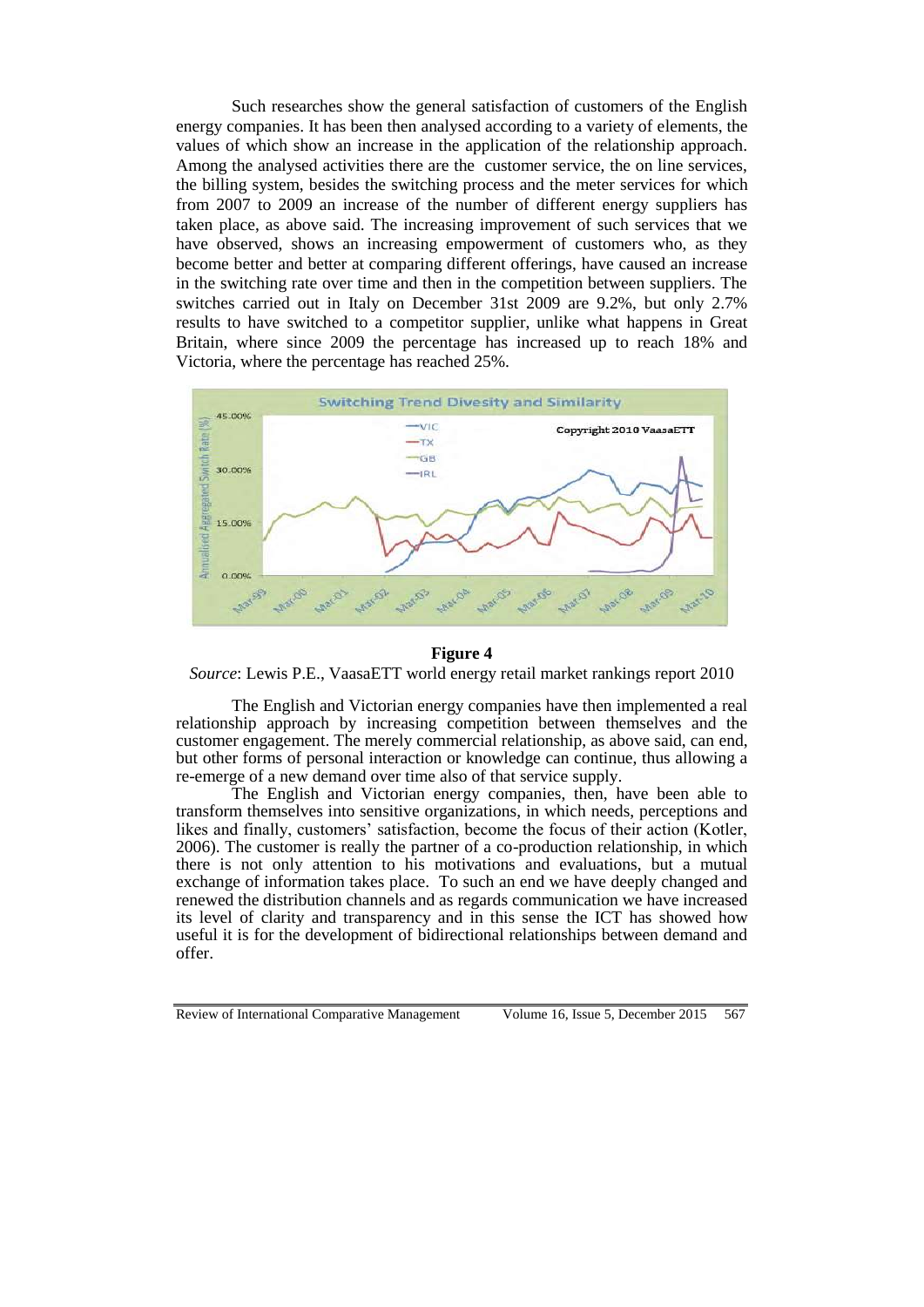

*Source*: YouGov, uSwitch energy customer satisfaction survey 2010

Marketing policies have been adopted that have caused both an increase of the effectiveness and efficiency, but also a real reversal of the relationship terms, so that we can call it reverse marketing (Blenkhorn D.L., Banting P.M., 1991). It is a customer satisfaction oriented relationship, in which the criteria of customer satisfaction are the focus of the relationship itself, which the business too helps to determine (Porter, 1996).

|                             | British Gas | <b>EDF Energy</b> | npower | E.ON  | <b>ScottishPower</b> | <b>Scottish and Southern</b> |
|-----------------------------|-------------|-------------------|--------|-------|----------------------|------------------------------|
| <b>Overall Satisfaction</b> | 66.1%       | 66.6%             | 54.4%  | 67.2% | 63.3%                | 73.2%                        |
| <b>Recommend a Friend</b>   | 47.3%       | 45.6%             | 32.4%  | 47.2% | 41.2%                | 55.8%                        |
| Value for Money             | 53.0%       | 50.4%             | 42.2%  | 53.1% | 49.2%                | 59.1%                        |
| <b>Best Deal</b>            | 43.6%       | 40.0%             | 28.8%  | 42.4% | 40.5%                | 42.4%                        |
| <b>Customer Service</b>     | 52.5%       | 54.9%             | 39.8%  | 52.1% | 48.5%                | 62.0%                        |
| <b>Billing</b>              | 68.4%       | 63.3%             | 47.6%  | 68.2% | 67.2%                | 70.0%                        |
| <b>Meter Services</b>       | 64.9%       | 57.5%             | 42.6%  | 62.2% | 59.0%                | 59.5%                        |
| <b>Online Services</b>      | 48.1%       | 44.7%             | 33.3%  | 53.6% | 57.3%                | 37.9%                        |
| <b>Reward Schemes</b>       | 20.3%       | 43.7%             | 28.6%  | 39.2% | 12.8%                | 30.2%                        |
| <b>Energy Efficiency</b>    | 28.6%       | 40.9%             | 21.3%  | 29.8% | 20.5%                | 33.4%                        |
| <b>Transfer Process</b>     | 74.0%       | 73.1%             | 69.4%  | 77.5% | 75.1%                | 75.9%                        |

# **Figure 6**

*Source*: YouGov, uSwitch energy customer satisifaction survey 2009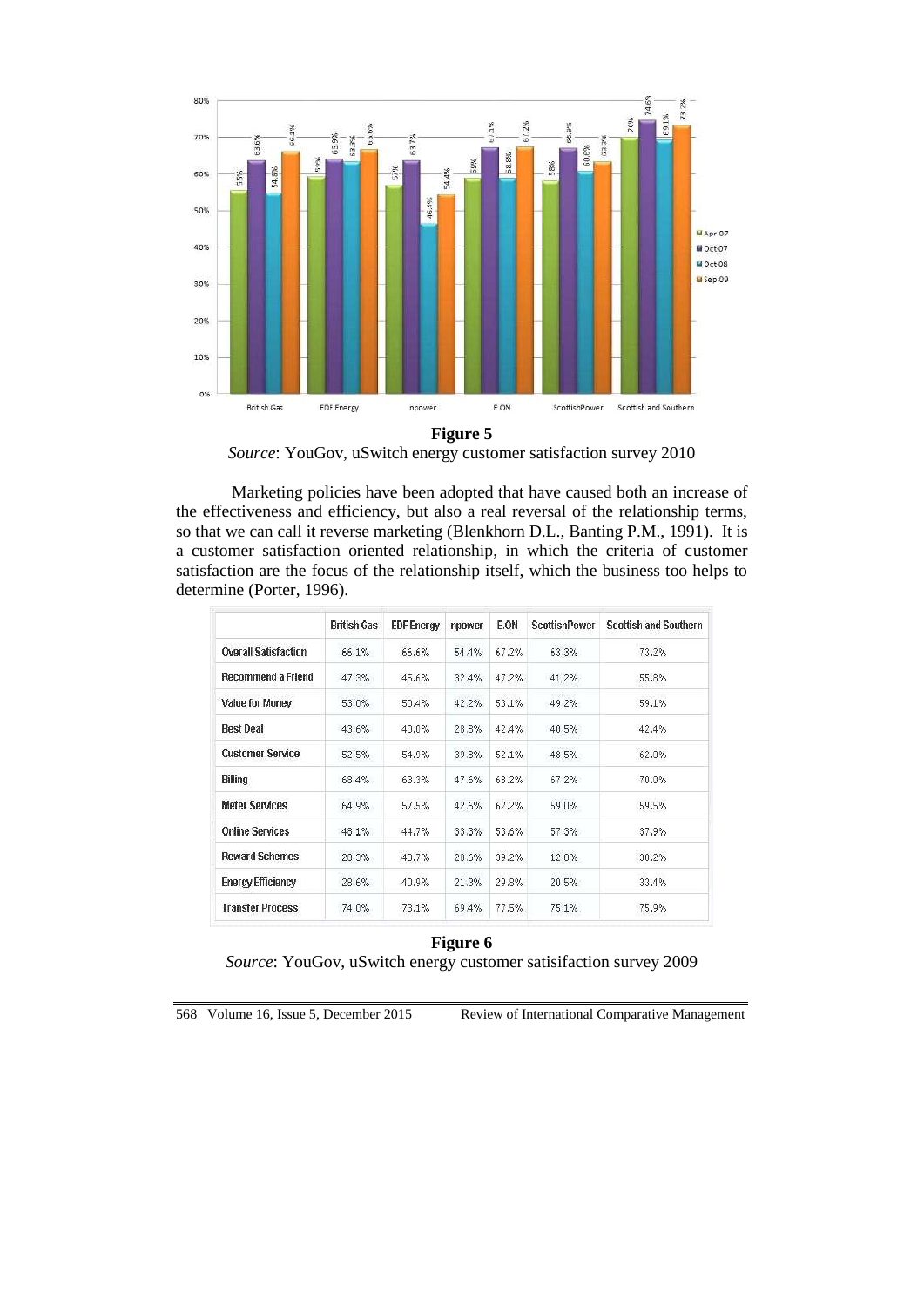|                         | <b>British</b> | <b>EDF</b>    | npower | E.ON  | <b>ScottishPower</b> | <b>Scottish and</b> |
|-------------------------|----------------|---------------|--------|-------|----------------------|---------------------|
|                         | Gas            | <b>Energy</b> |        |       |                      | Southern            |
| Overall satisfaction    | 72,8%          | 74,8%         | 65,5%  | 73,1% | 73,1%                | 78,6%               |
| Recommend a friend      | 54.5%          | 53,3%         | 42%    | 51,6% | 51.6%                | 59,4%               |
| Value for money         | 57,2%          | 61,5%         | 53,8%  | 58,3% | 60,9%                | 63,5%               |
| Best deal               | 43,7%          | 47,2%         | 37,5%  | 47,5% | 46,3%                | 49,6%               |
| Customer service        | 56,5%          | 61,4%         | 51%    | 55,6% | 54,4%                | 67,9%               |
| Billing                 | 72,3%          | 71,3%         | 60,5%  | 71,6% | 71,2%                | 73%                 |
| Meter service           | 65,8%          | 64,2%         | 55,4%  | 64,2% | 62,8%                | 60.6%               |
| <b>Online Services</b>  | 56,6%          | 50,5%         | 44,2%  | 57.2% | 57%                  | 43,3%               |
| Reward schemes          | 20,1%          | 51,9%         | 26,8%  | 36,9% | 17%                  | 33,5%               |
| Energy efficiency       | 31,1%          | 43%           | 25,1%  | 35,6% | 20,7%                | 32,6%               |
| <b>Transfer process</b> | 73,5%          | 84,3%         | 75,7%  | 79,6% | 80%                  | 82,8%               |

**Table 1**

*Source*: YouGov, uSwitch energy customer satisfaction survey 2010

#### **6. Marketing policies in the European energy markets**

The deregulation of the European energy markets has produced an increase in the level of competition that together with the demand sophistication has challenged again the energy industry (Benady, 1999). In this sense the marketing policies for energy companies represent the main means of relationship with the external environment, in particular with customers (Sioshansi F.P., Pfaffenberger W., 2006), thus producing positive effects in the competition between companies. In the specific case they end up being an increase of value produced for the customer, an increase of profits and an improvement of the business image.

All this is shown by a consolidation of its position on the market and then by the conquest of a lasting competitive advantage both for national suppliers and for local utilities. Such policies that have become gradually popular in the energy sector, are focused on the two fundamental goals of the commercial development, that is existing customers loyalization and winning new customers. Both newcomers and incumbents, over the most recent years have clearly distinguished customer acquisition policies from customer loyalizing policies, addressing them to the new and existing customers, respectively.

However, within today's context of widespread economic difficulties, and because of the desired growth of competitiveness, the adoption of one policy is not possible anymore. As regards any potential customers the marketing policy to win customers must provide a range of different actions, besides different price offerings. As it is for current customers, besides guaranteeing a global value offering it is no more possible to leave out pricing. The creation of service values is mainly based less on hard elements than on soft elements, which can cause and enhance a consonance relationship between a business and its customer. In this way winning customers is solidly based, which strengthens the link between the firm and its customer, and reduces the risk of churn, deriving from the cognitive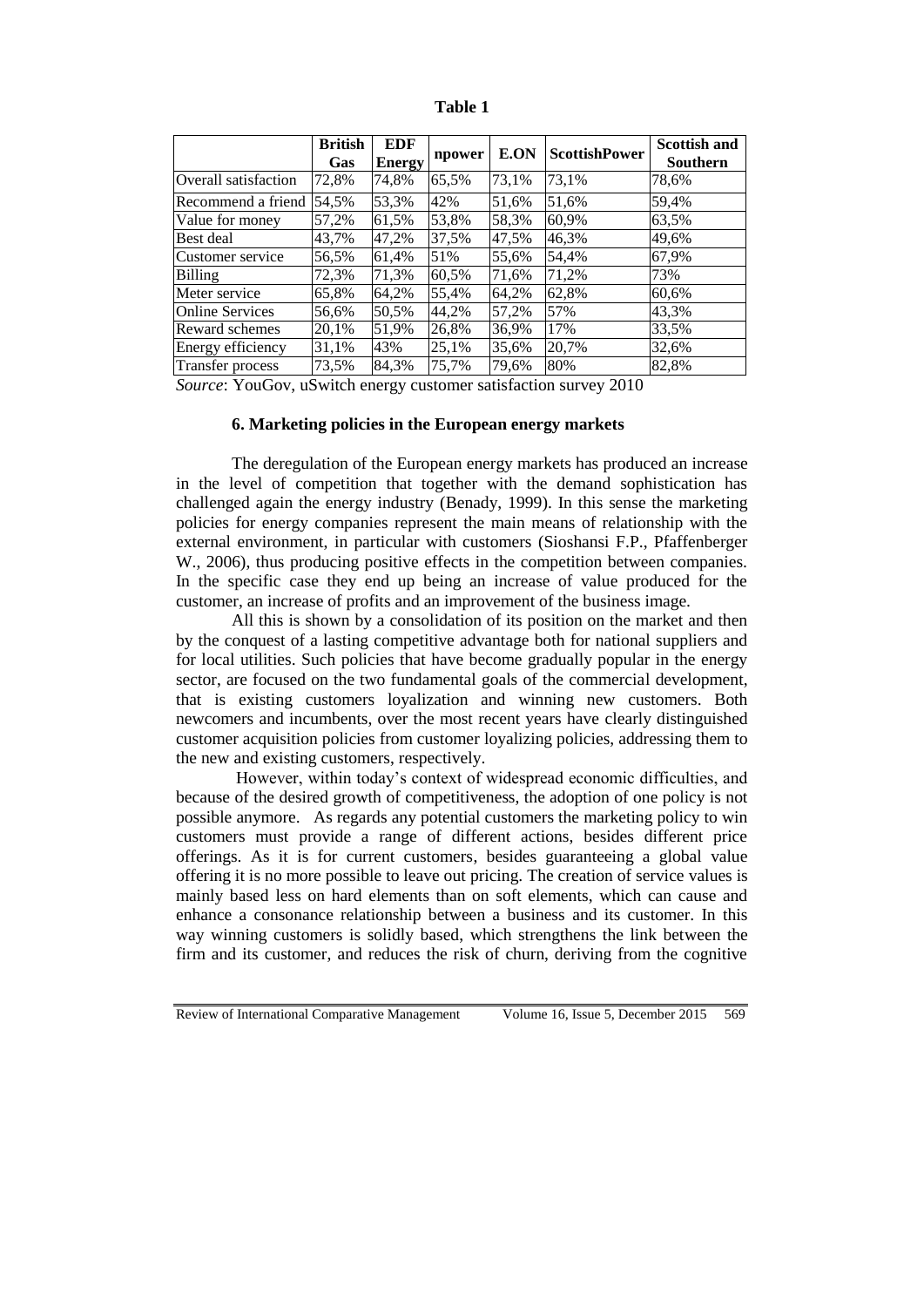mobilization of consumers, who have become more autonomous and competent as regards business offers. On the other hand, the need of gaining new customers for the newcomers, forces the incumbents, to adopt customer retention strategies, in order to limit the loss of market shares. In this sense, a lot of studies have showed the positive effects of the customer satisfaction on the customer loyalty on the energy market. It has also been confirmed that the trust on energy suppliers, implies the will of consumers to keep a long term relationship with their own supplier, in particular when the switching costs are high because of the high level of inherent risk and uncertainty (Johnson R.R., 2001).

The results of the Nesbit's (2000) and Pesce's (2002) studies, according to which the costs for winning new customers on energy markets can be  $5/6$  times higher than retention costs and the enough care taken for both kinds of customers, make it necessary to plan and implement a mix of policies both of loyalization and of acquisition. In this sense, we are observing two important phenomena which confirm what above said:

1. an increasing but nonetheless limited diversification, called constrained diversified, in which the primary role is played by Energy companies, as a proof of the trend observed over the last years, towards a substantial focusing of the market on the energy core business;

2. the consolidation of marketing policies, both as regards residential and business customers (Cerrato D., 2004).

The right implementation of these marketing policies must be based on the above explained principle of the conservation of business relationship energy.

Both during the planning and the implementation stage of the policies themselves, energy companies must take under consideration a long term perspective for the birth, the conservation and increase of their relationships with customers (Ford D., Gadde L., Hakansson H., Snehota I., 2011).

#### **Conclusions**

This work provides theoretical and managerial implications. The theoretical implications can be found above all in the emphasis given to the integrated use of theoretical models and principles formulated by the research about services together with the ones being typical of the IMP group. Moreover we emphasize the applicability of principles specifically formulated for the markets of industrial goods, also to the markets of services within a B2B and B2C perspectives. Different managerial applications can also be observed. From the comparison carried out between the results obtained in Italy and those obtained in Great Britain we can easily deduce that in order to guarantee a real competition, it is necessary to use an efficient relationship approach to the market, based on the definition and communication of commercial offers for the residential and business customers' segments. Overall the results show that significant efforts are require to Italian energy providers to increase their relationship approach. Currently English energy providers are mainly able to satisfy their customers and to increase the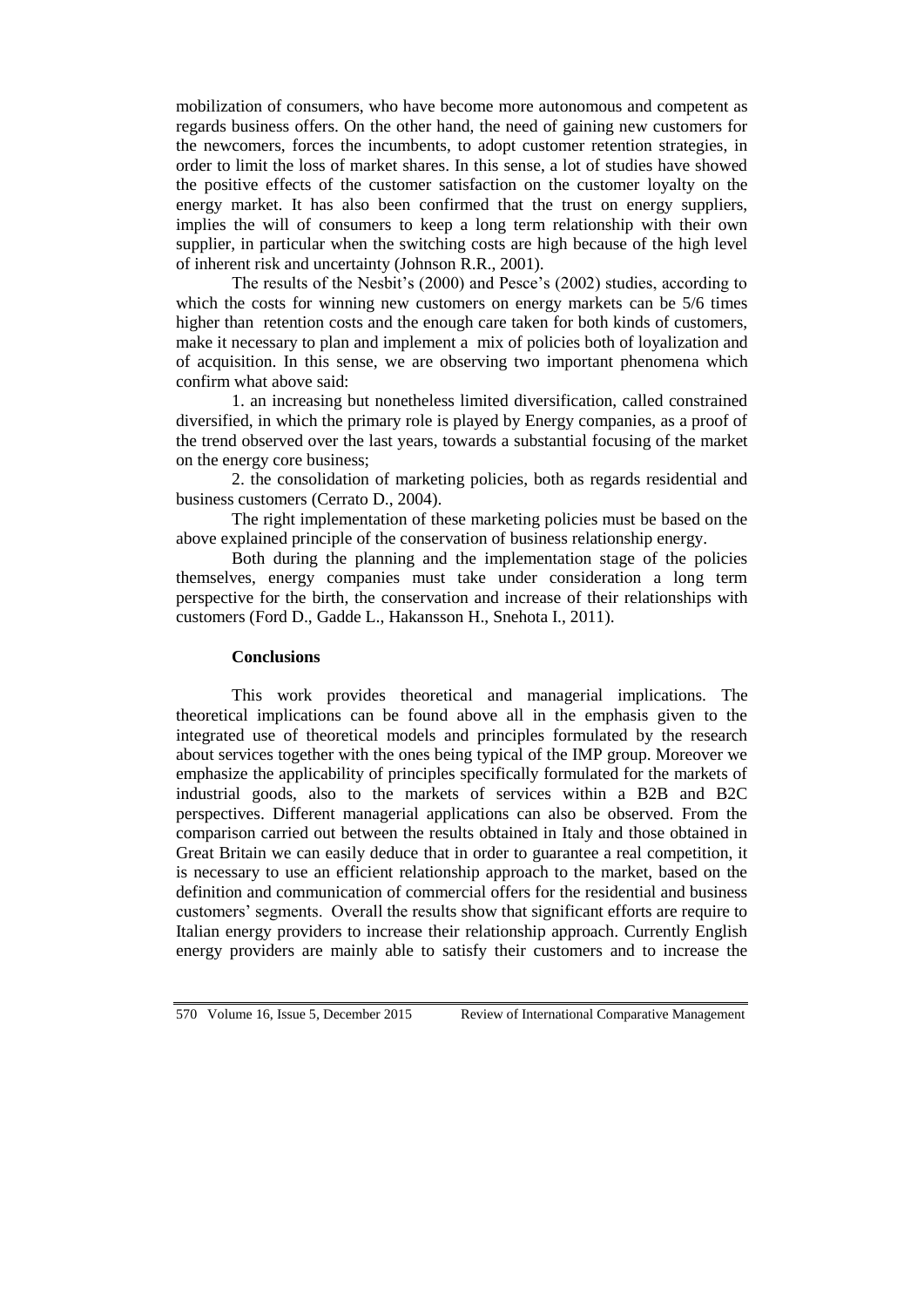switching rates thanks to the relationship approach. Enhancing and implementing the relationship approach of the marketing strategies taking into account the principle of the conservation of business relationship energy will stimulate satisfaction and market competition. The results suggest if relationship marketing is better implemented switching rate increases and trade relationships can be reactivated at a later time by social links which continue over the time.

A relationship approach to the market increases competition between energy companies and customer engagement, achieving the liberalization objects of energy markets.

This approach suggests that innovative choices in terms of additional services being offered must be directed both towards current customers and towards potential customers, paying the same attention to pricing. The differentiation of the service thanks a higher value offered to the customer, compared with the main competitors, matching pricing with customer service represent then, the necessary levers to guarantee a competitive advantage that can be really maintained.

However a variety of limits are to be underlined. They can be found in the limited number of countries for which a comparison of data has been carried out, in the reference period of time limited as well, and in the number of sources used that can be increased.

The future research directions will be then focused on a larger number of countries being the subject of the analysis, at first the European ones and then the non-European ones, particularly the USA and Latin America, which show the biggest cultural differences, then further public services will be considered and the attention will be paid to how structural differences in the sector, in different countries, may have influenced the present results derived from liberalization and from the implementation of marketing strategies.

#### **References**

- 1. Aijo, T.S., 1996. "The theorical and philosophical underpinnings of relationship marketing"*. European journal of Marketing,* 30 (2), pp. 8-18.
- 2. Borden, N.H., 1964. "The concept of the marketing mix". *Journal of Advertising research*, 4 (June), pp. 2-7.
- 3. Cerrato, D., 2002. "Processo di deregolamentazione e cambiamenti strategici e organizzativi nelle imprese di servizi pubblici. Il caso Aem Milano"*. Azienda Pubblica*, 15, pp. 277-294
- 4. Cerrato, D. , 2004. *I percorsi di sviluppo delle public utilities. Risposte strategiche alla liberalizzazione nel settore dell'energia* Padova: CEDAM.
- 5. Christopher, M., Payne, A., & Ballantyne, D., 1991. *Relationship marketing*. London: Heinemann.
- 6. Consumer Utilities Advocacy Centre 2011*. Improving Energy Market Competition Through Consumer Participation.* Melbourne: CUAC.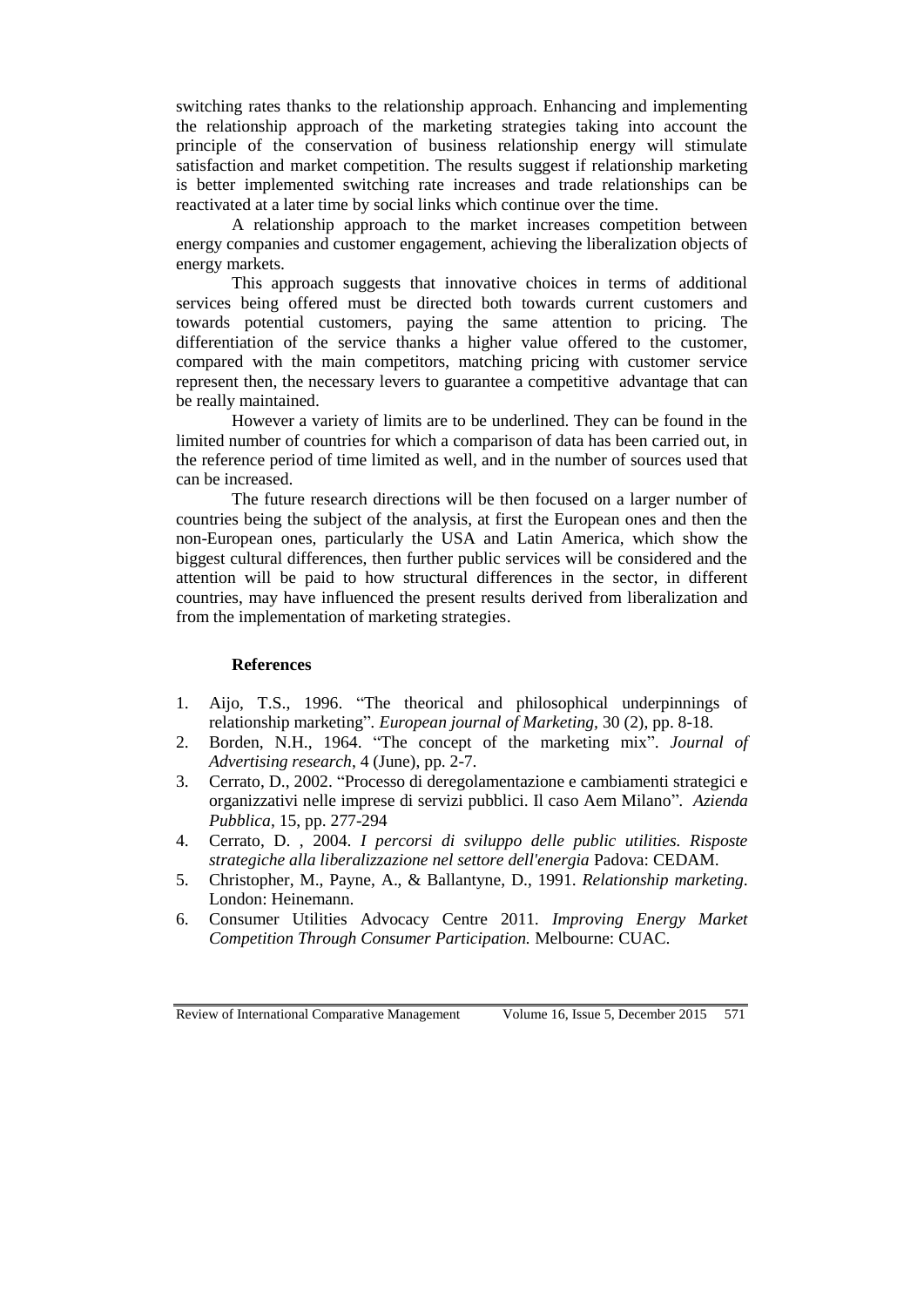- 7. Cunningham, M.T.& Turnbull, P.W., 1982. Inter-organizational Personal Contact Patterns, In Håkansson, H. *International Marketing and Purchasing of Industrial Goods. An Interaction Approach*, London: Wiley & Sons.
- 8. Blenkhorn, D.L. & Banting, P.M., 1991. "How Reverse Marketing Changes Buyer-Seller Roles". *Industrial Marketing Management*, 20 (3), pp. 185-191.
- 9. Drucker, P., 1954. *The practice of management*. New York:Harper Collins Publishers.
- 10. Drummond, J. & Hanna, F., 2001. *Selling power. Marketing energy under deregulation*. Canada: Trafford.
- 11. Dwyer, F., Dahlstrom, R. & DiNovo T., 1995. "Buyer-Seller Relationships Theoretical Perspectives". In Möller, K., & Wilson, D. *Business Marketing: An Interaction and Network Perspective*. Boston: Kluwer Academic Publishers.
- 12. Ford, G., Gadde, L., Hakansson, H. & Snehota, I., 2011. *Managing business relationships*. London:Wiley.
- 13. Gadde, L. & Mattsson, L., 1987. "Stability and Change in Network Relationships". *International Journal of Research in Marketing*, 4 (1), pp. 29-41.
- 14. Grönroos, C., 1978. "A service-oriented approach to the marketing of services". *European Journal of Marketing*, 12(8), pp. 588-601.
- 15. Grönroos, C., 1984. "A Service Quality Model and its Marketing Implications". *European Journal of Marketing,* 18 (4), pp. 36-44.
- 16. Grönroos, C., 1996. *Relationship marketing: a structural revolution in the corporation*. International Conference on Relationship marketing. Berlin.
- 17. Grönroos, C., 2000. *Service management and marketing. A customer relationship management approach*. London: John Wiley and Sons.
- 18. Grönroos, C., 2005. *What can a service logic offer marketing theory*. Helsinky: Library of Swedish School of Economics and Business Administration.
- 19. Grönroos, C., 1994. "From Marketing Mix to Relationship Marketing: Towards a Paradigm Shift in Marketing"*. Management Decision,* 32 (2), pp. 4-20.
- 20. Grönroos, C. & Gummensson, E., 1985. *The Nordic School of services. An introduction.* In Grönroos, C., & Gummensson, E. *Service Marketing – Nordic School Perspectives*. Stockholm: Stockholm University.
- 21. Håkansson, H. & Snehota I., 1995. *Developing Relationships in Business Networks.* London : Routledge.
- 22. Hakansson, H. & Wootz, B., 1979. "A Framework of Industrial Buying and Selling", *Industrial Marketing Management,* 8 (1), pp. 28-39.
- 23. Havila, V. & Wilkinson, I.F., 2002. "The principle of the conservation of business relationship energy: or many kinds of new beginnings". *Industrial marketing management*, 31 (3), pp. 191-203.
- 24. Hennig-Thurau, T. & Hansen, U., 2000. *Relationship marketing: competitive advantage through customer satisfaction and customer retention*. Berlin, New York: Springer.